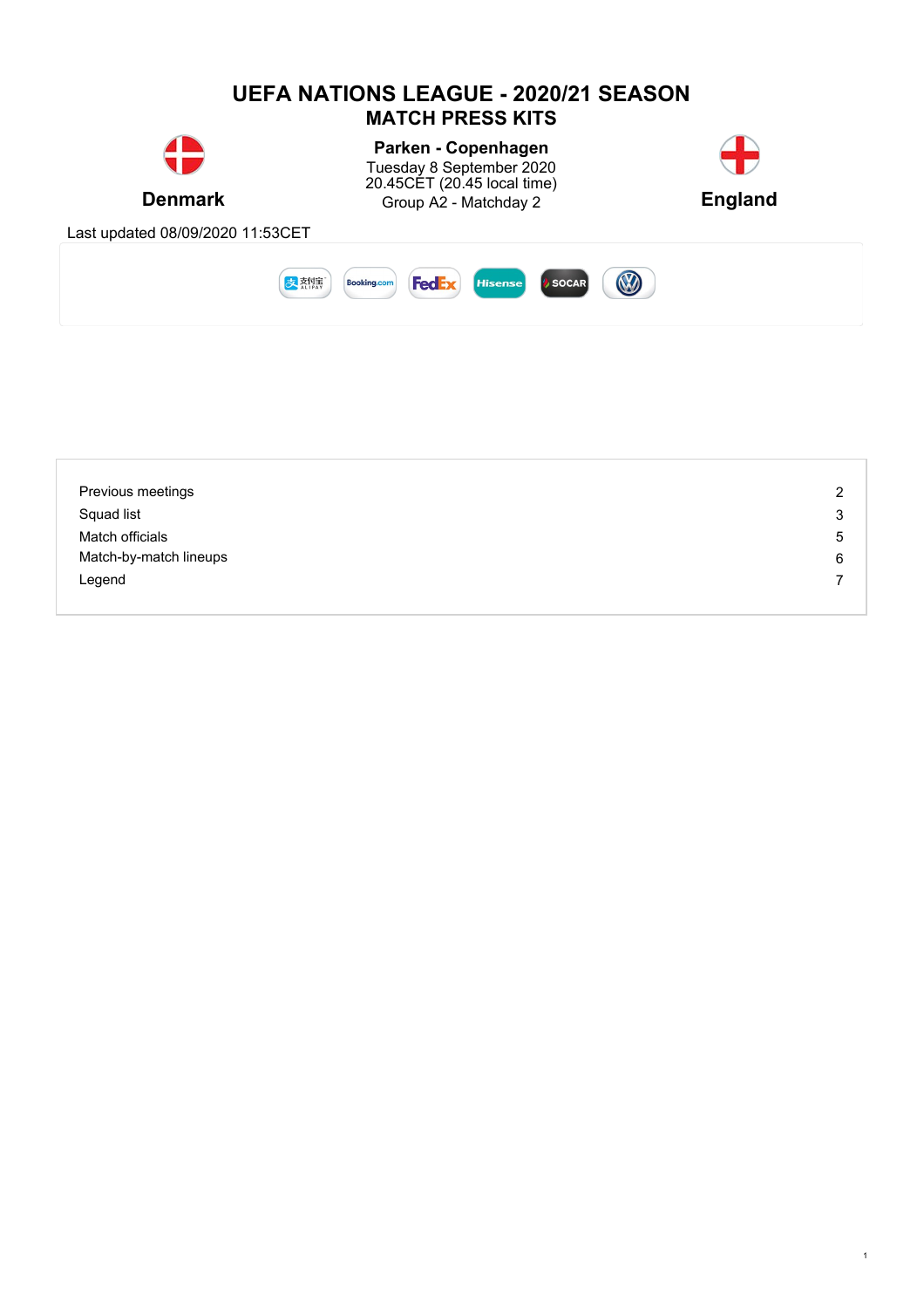# **Previous meetings**

## **Head to Head**

## **FIFA World Cup**

| <b>Date</b> | <b>Stage</b><br>reached | <b>Match</b>      | <b>Result</b> | Venue   | <b>Goalscorers</b>                 |
|-------------|-------------------------|-------------------|---------------|---------|------------------------------------|
| 15/06/2002  | 1/8                     | Denmark - England | 0-3           | Niigata | Ferdinand 5, Owen<br>22, Heskey 44 |

#### **EURO '92**

| <b>Date</b> | <b>Stage</b><br>reached | <b>Match</b>      | <b>Result</b> | Venue        | <b>Goalscorers</b> |
|-------------|-------------------------|-------------------|---------------|--------------|--------------------|
| 11/06/1992  | GS-FT                   | Denmark - England | ' J-U         | <b>Aalmo</b> |                    |

## **1984 UEFA European Championship**

| <b>Date</b> | <b>Stage</b><br>reached | <b>Match</b>                           | <b>Result</b> | Venue      | <b>Goalscorers</b>                        |
|-------------|-------------------------|----------------------------------------|---------------|------------|-------------------------------------------|
|             |                         | $21/09/1983$ PR (GS) England - Denmark | $0 - 1$       | _ondon     | Simonsen 36 (P)                           |
|             |                         | 22/09/1982 PR (GS) Denmark - England   | $2 - 2$       | Copenhagen | Hansen 68 (P), Olsen<br>89; Francis 8, 82 |

### **1980 UEFA European Championship**

| <b>Date</b> | <b>Stage</b><br>reached | <b>Match</b>                                  | <b>Result</b> | Venue      | <b>Goalscorers</b>                                                                     |
|-------------|-------------------------|-----------------------------------------------|---------------|------------|----------------------------------------------------------------------------------------|
|             |                         | $12/09/1979$ PR (GS) <b>England</b> - Denmark | 1-0           | London     | Keegan 17                                                                              |
|             |                         | $20/09/1978$ PR (GS) Denmark - England        | $3 - 4$       | Copenhagen | Simonsen 23 (P),<br>Arnesen 27, Røntved<br>85; Keegan 17, 22,<br>Latchford 51, Neal 84 |

### **FIFA World Cup**

| <b>Date</b>            | <b>Stage</b><br>reached | <b>Match</b>             | <b>Result</b> | <b>Venue</b> | <b>Goalscorers</b>                                                    |
|------------------------|-------------------------|--------------------------|---------------|--------------|-----------------------------------------------------------------------|
| 15/05/1957 QR (GS)     |                         | Denmark - England        | $1 - 4$       | Copenhagen   | Jensen 27; Haynes<br>28, Taylor 71, 81,<br>Atyeo 75                   |
| $ 05/12/1956 $ QR (GS) |                         | <b>England</b> - Denmark | $5-2$         |              | Taylor 18, 20, 48,<br>Wolverhampton Edwards 56, 77;<br>Nielsen 28, 52 |

|              | Qualifying |      | <b>Final</b><br>tournament | <b>Total</b>                                                                  |  |  |
|--------------|------------|------|----------------------------|-------------------------------------------------------------------------------|--|--|
|              | Home       | Away |                            |                                                                               |  |  |
|              |            |      |                            | Pid W D L Pid W D L Pid W D L Pid W D L GF GA                                 |  |  |
| <b>Total</b> |            |      |                            |                                                                               |  |  |
| Denmark      |            |      |                            | 3 0 1 2 3 1 0 2 2 0 1 1 21 4 4 13 22 39                                       |  |  |
| England      |            |      |                            | $3   2   0   1   3   2   1   0   2   1   1   0   21   13   4   4   39   22  $ |  |  |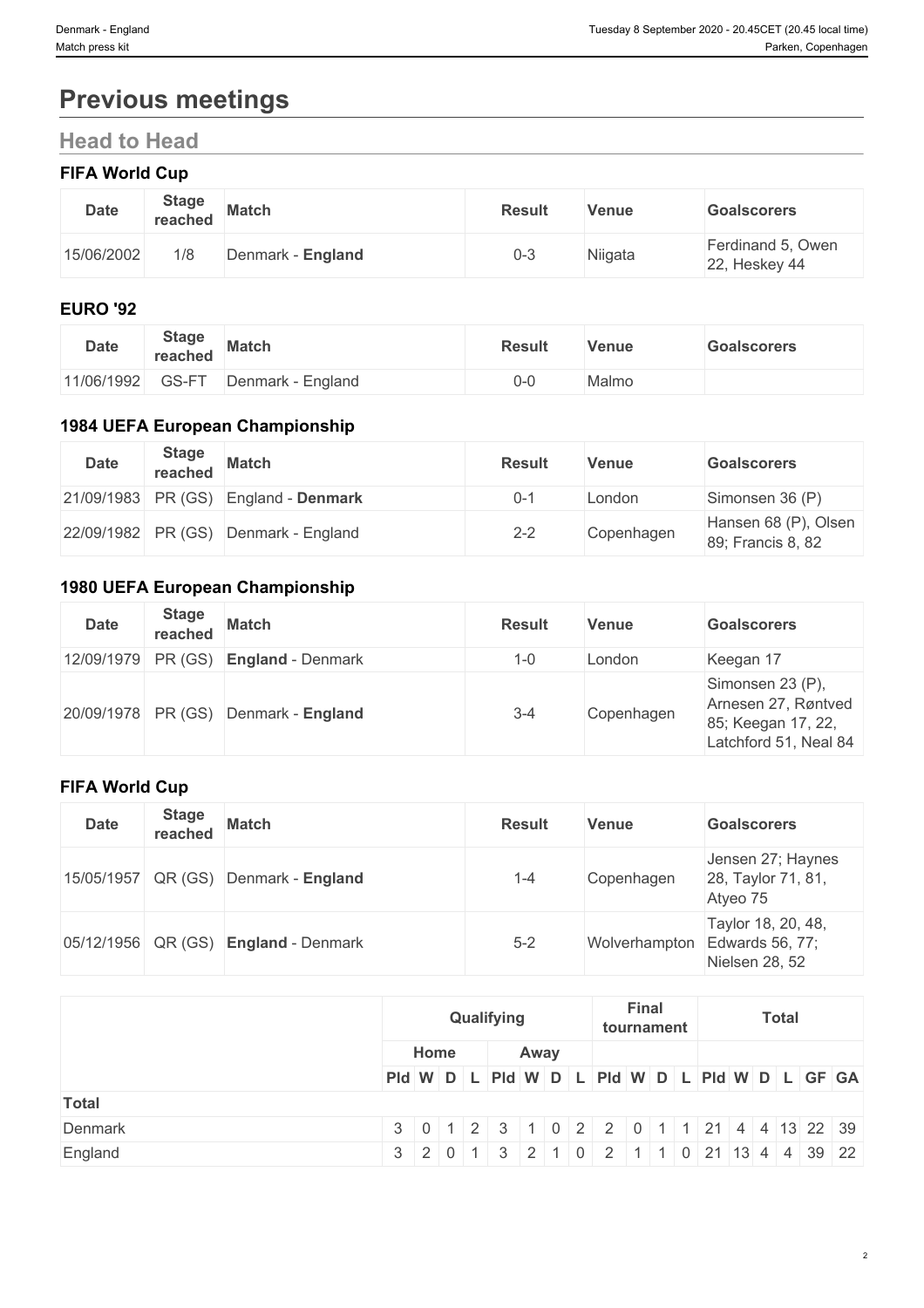# **Squad list**

#### **Denmark**

|       |                          |               |     |                  |                             | League phase |                     |                     |  |
|-------|--------------------------|---------------|-----|------------------|-----------------------------|--------------|---------------------|---------------------|--|
|       | No. Player               | <b>DoB</b>    | Age | Club             | D                           |              |                     | <b>Pld Gls</b>      |  |
|       | <b>Goalkeepers</b>       |               |     |                  |                             |              |                     |                     |  |
|       | Kasper Schmeichel        | 05/11/1986 33 |     | Leicester        | $\overline{\phantom{a}}$    |              | $\mathbf{1}$        | $\mathsf 0$         |  |
|       | 16 Jonas Lössl           | 01/02/1989 31 |     | Everton          | $\overline{\phantom{a}}$    |              | $\mathsf{O}\xspace$ | $\mathsf 0$         |  |
|       | 22 Frederik Rønnow       | 04/08/1992 28 |     | Frankfurt        | $\equiv$                    |              | 0                   | $\mathsf{O}$        |  |
|       | <b>Defenders</b>         |               |     |                  |                             |              |                     |                     |  |
|       | 2 Joachim Andersen       | 31/05/1996 24 |     | Lyon             | $\overline{\phantom{a}}$    |              | $\mathsf{O}\xspace$ | $\mathsf{O}\xspace$ |  |
|       | 3 Jannik Vestergaard     | 03/08/1992    | 28  | Southampton      | $\mathcal{L}_{\mathcal{A}}$ |              | $\mathsf{O}\xspace$ | $\mathsf{O}\xspace$ |  |
|       | 4 Simon Kjær             | 26/03/1989 31 |     | Milan            | $\equiv$                    |              | $\mathbf{1}$        | $\overline{0}$      |  |
|       | 5 Joakim Mæhle           | 20/05/1997 23 |     | Genk             | $\sim$                      |              | $\mathbf{1}$        | $\mathsf{O}$        |  |
| 6     | Andreas Christensen      | 10/04/1996 24 |     | Chelsea          | $\bar{a}$                   |              | 1                   | $\mathsf 0$         |  |
|       | 13 Mathias Jørgensen     | 23/04/1990 30 |     | Fenerbahçe       | $\overline{\phantom{a}}$    |              | $\mathbf{1}$        | $\mathsf{O}\xspace$ |  |
|       | 14 Henrik Dalsgaard      | 27/07/1989 31 |     | <b>Brentford</b> | $\overline{\phantom{a}}$    |              | $\overline{0}$      | $\mathsf 0$         |  |
|       | <b>Midfielders</b>       |               |     |                  |                             |              |                     |                     |  |
|       | 7 Robert Skov            | 20/05/1996 24 |     | Hoffenheim       | $\star$                     |              | 1                   | $\overline{0}$      |  |
|       | 8 Thomas Delaney         | 03/09/1991 29 |     | Dortmund         | $\bar{a}$                   |              | $\mathbf{1}$        | $\mathsf 0$         |  |
|       | 10 Christian Eriksen     | 14/02/1992 28 |     | Internazionale   | $\sim$                      |              | $\mathbf{1}$        | $\mathsf{O}\xspace$ |  |
|       | 11 Rasmus Falk           | 15/01/1992 28 |     | Copenhagen       | $\overline{\phantom{a}}$    |              | 0                   | $\mathbf 0$         |  |
|       | 15 Christian Nørgaard    | 10/03/1994 26 |     | <b>Brentford</b> | $\overline{\phantom{a}}$    |              | $\mathsf{O}\xspace$ | $\mathbf 0$         |  |
|       | 17 Anders Christiansen   | 08/06/1990 30 |     | Malmö            | $\overline{\phantom{a}}$    |              | $\mathsf{O}$        | $\mathsf 0$         |  |
|       | 18 Daniel Wass           | 31/05/1989 31 |     | Valencia         | $\overline{\phantom{a}}$    |              | $\mathbf{1}$        | $\mathsf{O}\xspace$ |  |
|       | 19 Jacob Bruun Larsen    | 19/09/1998 21 |     | Hoffenheim       | $\omega$                    |              | $\mathsf{O}\xspace$ | $\mathsf{O}\xspace$ |  |
|       | 23 Pierre Emile Højbjerg | 05/08/1995 25 |     | Tottenham        | $\star$                     |              | 1                   | $\mathsf{O}\xspace$ |  |
|       | Forwards                 |               |     |                  |                             |              |                     |                     |  |
|       | 9 Martin Braithwaite     | 05/06/1991 29 |     | Barcelona        | $\overline{\phantom{a}}$    |              | 1                   | $\overline{0}$      |  |
|       | 12 Kasper Dolberg        | 06/10/1997 22 |     | <b>Nice</b>      | $\overline{\phantom{a}}$    |              | $\mathbf{1}$        | $\overline{0}$      |  |
|       | 20 Yussuf Poulsen        | 15/06/1994 26 |     | Leipzig          | $\overline{\phantom{a}}$    |              | $\mathbf{1}$        | $\mathsf 0$         |  |
|       | 21 Andreas Cornelius     | 16/03/1993 27 |     | Parma            | $\overline{\phantom{a}}$    |              | 1                   | $\overline{0}$      |  |
| Coach |                          |               |     |                  |                             |              |                     |                     |  |
|       | Kasper Hjulmand          | 09/04/1972 48 |     |                  | $\mathbf{r}$                |              | 1                   | $\mathsf{O}$        |  |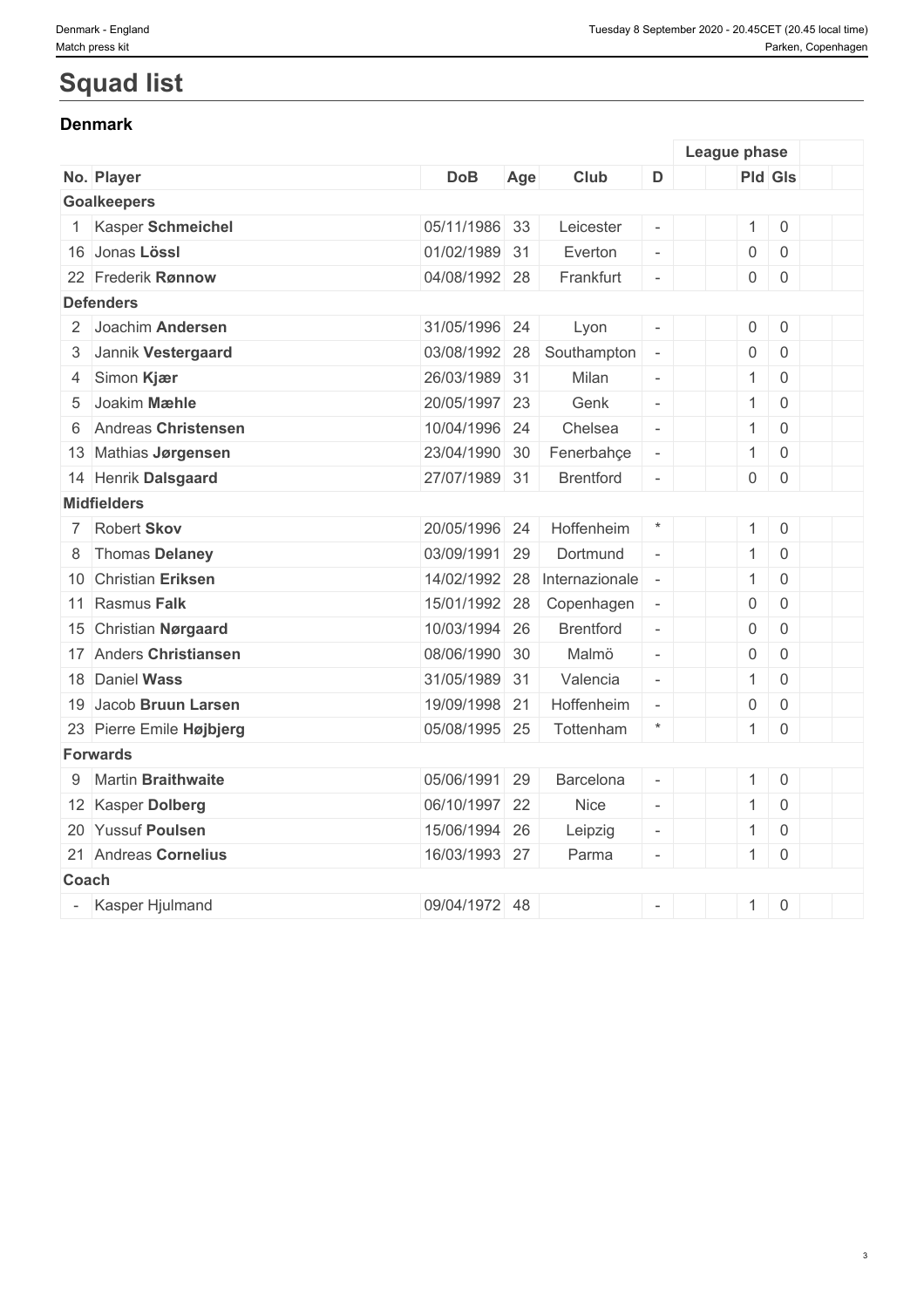#### **England**

|        |                               |               |     |                |                          | League phase   |                |  |
|--------|-------------------------------|---------------|-----|----------------|--------------------------|----------------|----------------|--|
|        | No. Player                    | <b>DoB</b>    | Age | Club           | D                        |                | <b>Pld Gls</b> |  |
|        | <b>Goalkeepers</b>            |               |     |                |                          |                |                |  |
|        | Jordan Pickford               | 07/03/1994 26 |     | Everton        | $\overline{\phantom{a}}$ |                | $1 \ 0$        |  |
|        | Dean Henderson                | 12/03/1997 23 |     | Man. United    | $\omega$                 | $\mathsf{O}$   | $\overline{0}$ |  |
|        | - Nick Pope                   | 19/04/1992 28 |     | <b>Burnley</b> | $\overline{\phantom{a}}$ | 0              | $\overline{0}$ |  |
|        | <b>Defenders</b>              |               |     |                |                          |                |                |  |
|        | Kieran Trippier               | 19/09/1990 29 |     | Atlético       | $\bar{\phantom{a}}$      |                | $1 \ 0$        |  |
|        | Conor Coady                   | 25/02/1993 27 |     | Wolves         | $\equiv$                 | $\mathsf 0$    | $\mathbf 0$    |  |
|        | Michael Keane                 | 11/01/1993 27 |     | Everton        | $\equiv$                 | $\mathsf{O}$   | $\overline{0}$ |  |
|        | Joe Gomez                     | 23/05/1997 23 |     | Liverpool      | $\star$                  | $\mathbf{1}$   | $\overline{0}$ |  |
|        | - Ainsley Maitland-Niles      | 29/08/1997 23 |     | Arsenal        | $\Box$                   | $\overline{0}$ | $\mathsf 0$    |  |
|        | <b>Trent Alexander-Arnold</b> | 07/10/1998 21 |     | Liverpool      | $\equiv$                 | $\mathbf{1}$   | $\overline{0}$ |  |
|        | - Tyrone Mings                | 13/03/1993 27 |     | Aston Villa    | $\equiv$                 | $\mathbf 0$    | $\mathsf 0$    |  |
|        | <b>Midfielders</b>            |               |     |                |                          |                |                |  |
|        | James Ward-Prowse             | 01/11/1994 25 |     | Southampton    | $\overline{\phantom{a}}$ | 1              | $\overline{0}$ |  |
|        | <b>Jack Grealish</b>          | 10/09/1995 24 |     | Aston Villa    | $\overline{\phantom{a}}$ | $\overline{0}$ | $\overline{0}$ |  |
|        | <b>Eric Dier</b>              | 15/01/1994 26 |     | Tottenham      | $\omega$                 | 1              | $\overline{0}$ |  |
|        | <b>Mason Mount</b>            | 10/01/1999 21 |     | Chelsea        | $\bar{\phantom{a}}$      | $\mathsf 0$    | $\mathsf 0$    |  |
|        | Declan Rice                   | 14/01/1999 21 |     | West Ham       | $\overline{\phantom{a}}$ | 1              | $\overline{0}$ |  |
|        | - Kalvin Phillips             | 02/12/1995 24 |     | Leeds          | $\omega$                 | $\overline{0}$ | $\overline{0}$ |  |
|        | <b>Forwards</b>               |               |     |                |                          |                |                |  |
| $\sim$ | Harry Kane                    | 28/07/1993 27 |     | Tottenham      | $\mathcal{L}$            | 1              | $\overline{0}$ |  |
|        | Raheem Sterling               | 08/12/1994 25 |     | Man. City      | $\overline{\phantom{a}}$ | 1              | $\overline{1}$ |  |
|        | Danny Ings                    | 23/07/1992 28 |     | Southampton    | $\overline{\phantom{a}}$ | 1              | $\overline{0}$ |  |
|        | Tammy Abraham                 | 02/10/1997 22 |     | Chelsea        | $\bar{\phantom{a}}$      | $\mathsf{O}$   | $\overline{0}$ |  |
|        | Jadon Sancho                  | 25/03/2000 20 |     | Dortmund       | $\sim$                   | 1              | $\overline{0}$ |  |
|        | Coach                         |               |     |                |                          |                |                |  |
|        | - Gareth Southgate            | 03/09/1970 50 |     |                | $\overline{\phantom{a}}$ | 1              | $\overline{0}$ |  |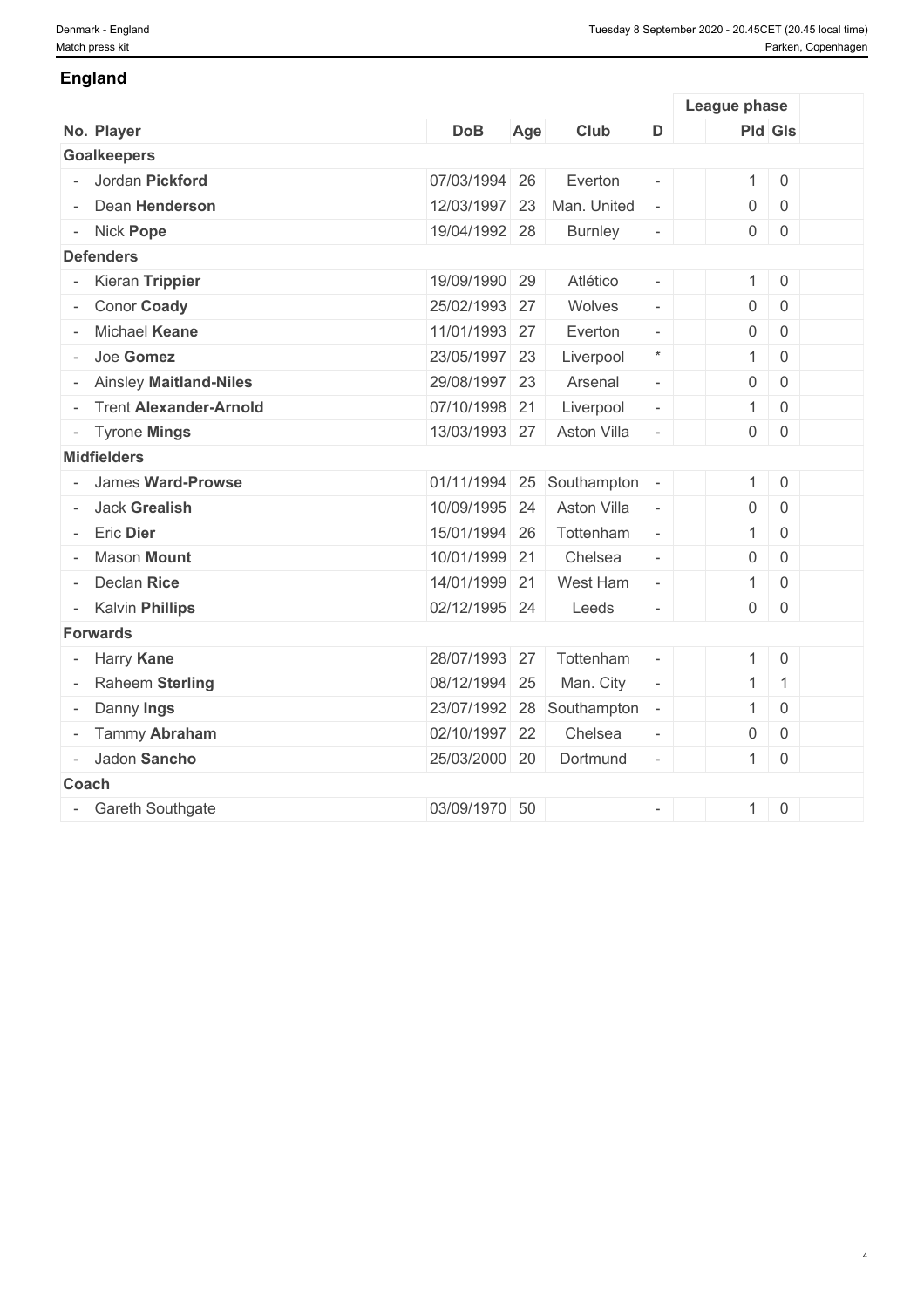# **Match officials**

| <b>Referee</b>               | István Kovács (ROU)                                |  |
|------------------------------|----------------------------------------------------|--|
| <b>Assistant referees</b>    | Vasile Florin Marinescu (ROU), Ovidiu Artene (ROU) |  |
| <b>Fourth official</b>       | Marius Avram (ROU)                                 |  |
| <b>UEFA Delegate</b>         | Tammo Beishuizen (NED)                             |  |
| <b>UEFA Referee observer</b> | Gylfi Thor Orrason (ISL)                           |  |
|                              |                                                    |  |

### **Referee**

| Name           | of birth<br>Jate | matches |
|----------------|------------------|---------|
| ∃István Kovács | 16/09/1984       | <br>- - |

## **UEFA Nations League matches between the two teams**

No such matches refereed

**Other matches involving teams from either of the two countries involved in this match**

| <b>Date</b> | <b>Competition</b> | <b>Stage</b><br>reached | <b>Home Away</b>                     |                                | <b>Result</b> | <b>Venue</b>   |
|-------------|--------------------|-------------------------|--------------------------------------|--------------------------------|---------------|----------------|
| 07/10/2011  | U21                | QR                      |                                      | Denmark Faroe Islands          | $4 - 0$       | Aalborg        |
| 09/09/2014  | U21                | QR                      | Denmark Bulgaria                     |                                | $7 - 1$       | Aalborg        |
| 17/09/2014  | <b>UYL</b>         | <b>GS</b>               | FC Bayern München Manchester City FC |                                | $1 - 4$       | Munich         |
| 11/12/2014  | UEL                | <b>GS</b>               |                                      | Everton FC FC Krasnodar        | $0 - 1$       | Liverpool      |
| 18/08/2016  | UEL                | PO                      | FC Midtjylland Osmanlıspor           |                                | $0 - 1$       | Herning        |
| 16/08/2018  | UEL                | 3QR                     |                                      | Burnley FC Istanbul Başakşehir | $1 - 0$       | <b>Burnley</b> |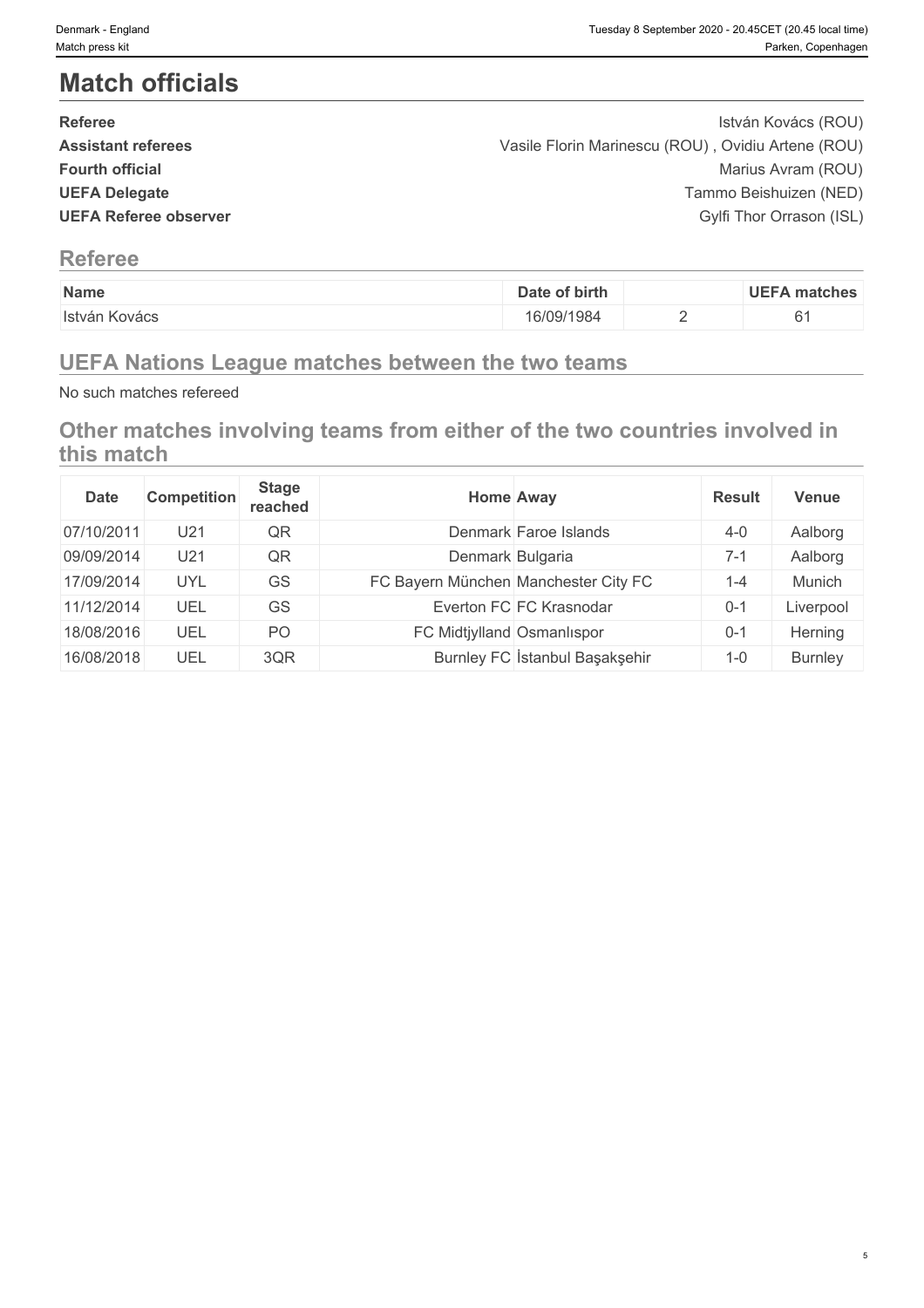# **Match-by-match lineups**

### **Denmark**

#### **UEFA Nations League - Group stage – final tournament**

#### **Group A2**

| Team           | Pid W D L GF GA Pts |                                                    |  |  |  |
|----------------|---------------------|----------------------------------------------------|--|--|--|
| Belgium        |                     | $1 \mid 1 \mid 0 \mid 0 \mid 2 \mid 0 \mid 3 \mid$ |  |  |  |
| <b>England</b> |                     | 1   1   0   0   1   0   3                          |  |  |  |
| Iceland        |                     | 1   0   0   1   0   1   0                          |  |  |  |
| <b>Denmark</b> |                     | 1   0   0   1   0   2   0                          |  |  |  |

#### **Matchday 1** (05/09/2020)

**Denmark 0-2 Belgium**

**Goals:** 0-1 Denayer 9, 0-2 Mertens 76 **Denmark:** Schmeichel, Kjær, A. Christensen, Skov, Delaney, Braithwaite (72 Mæhle), Eriksen, Dolberg (83 Cornelius), Wass (83 M. Jørgensen), Y. Poulsen, Højbjerg

#### **Matchday 2** (08/09/2020)

Denmark-England

**Matchday 3** (11/10/2020)

Iceland-Denmark

#### **Matchday 4** (14/10/2020)

England-Denmark

**Matchday 5** (15/11/2020) Denmark-Iceland

## **Matchday 6** (18/11/2020)

Belgium-Denmark

## **England**

#### **UEFA Nations League - Group stage – final tournament**

**Matchday 1** (05/09/2020)

**Iceland 0-1 England Goals:** 0-1 Sterling 90+1 (P) **England:** Pickford, Walker, Trippier, Rice, Gomez, Dier, Sterling, Ward-Prowse, Sancho (73 Alexander-Arnold), Kane (78 Greenwood), Foden (68 Ings)

#### **Matchday 2** (08/09/2020)

Denmark-England

# **Matchday 3** (11/10/2020)

England-Belgium

#### **Matchday 4** (14/10/2020) England-Denmark

**Matchday 5** (15/11/2020) Belgium-England

# **Matchday 6** (18/11/2020)

England-Iceland